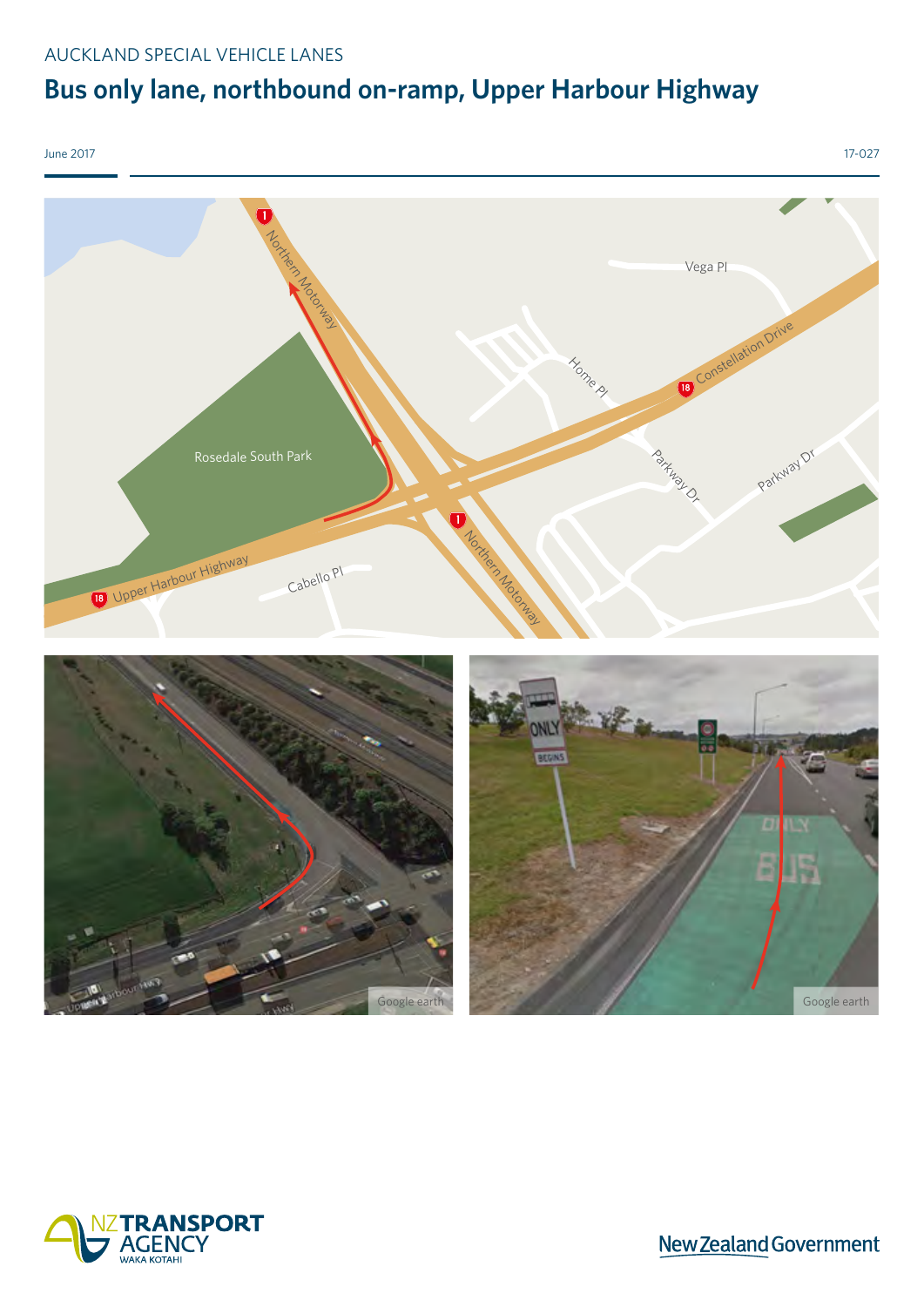## **T2 and truck Lane, southbound on-ramp, Greville Road, Albany**



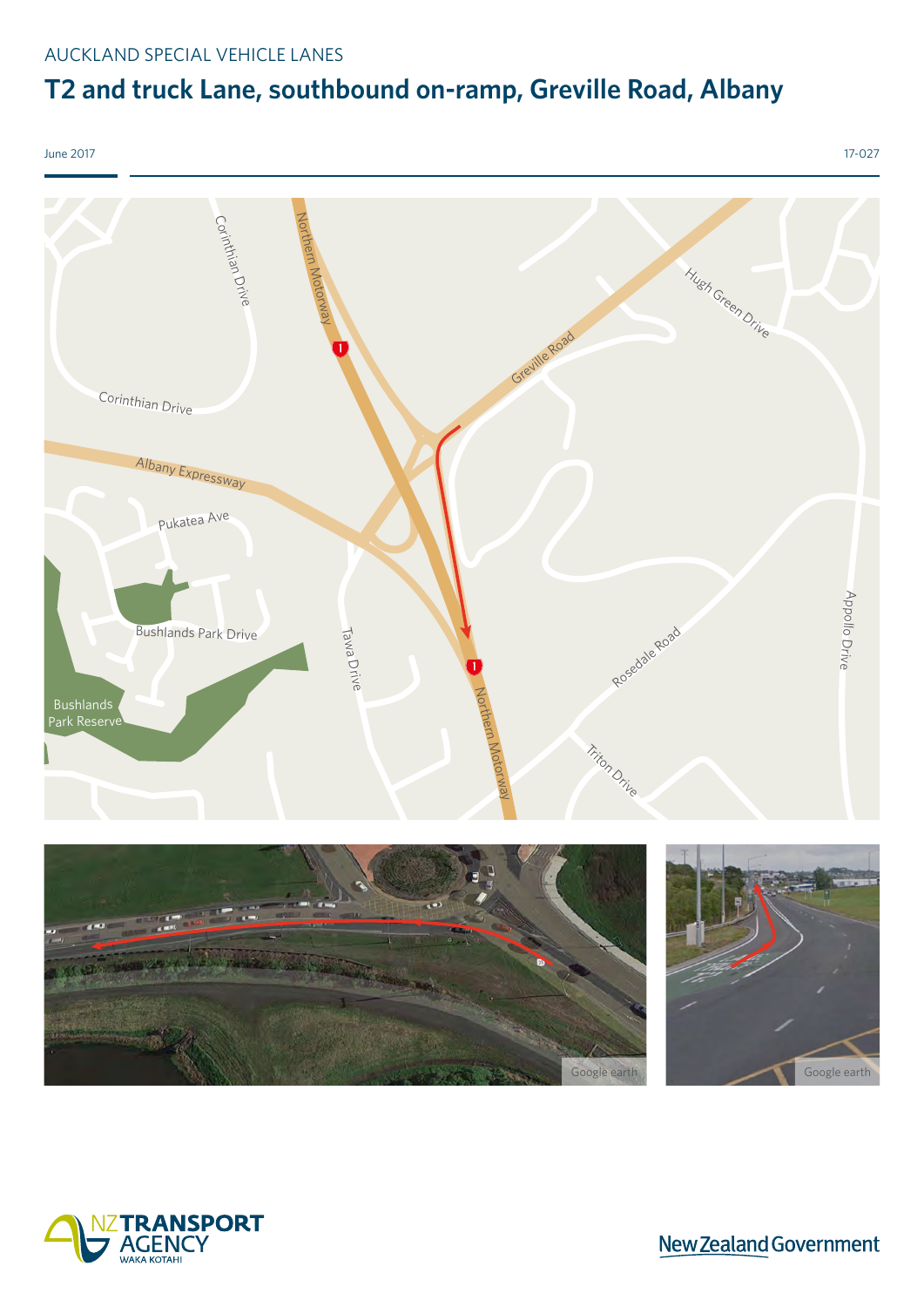### AUCKLAND SPECIAL VEHICLE LANES

# **T2 and truck lane, southbound on-ramp, Constellation Drive, Glenfield**

June 2017 17-027 Rosedale South Park **Home Pl** Northern Motorway Parkway Dr Cabello Pl **18** Upper Harbour Highway **Constellation Drive** Northern Busway Sunset Road Northern Busway Santiago Cres



New Zealand Government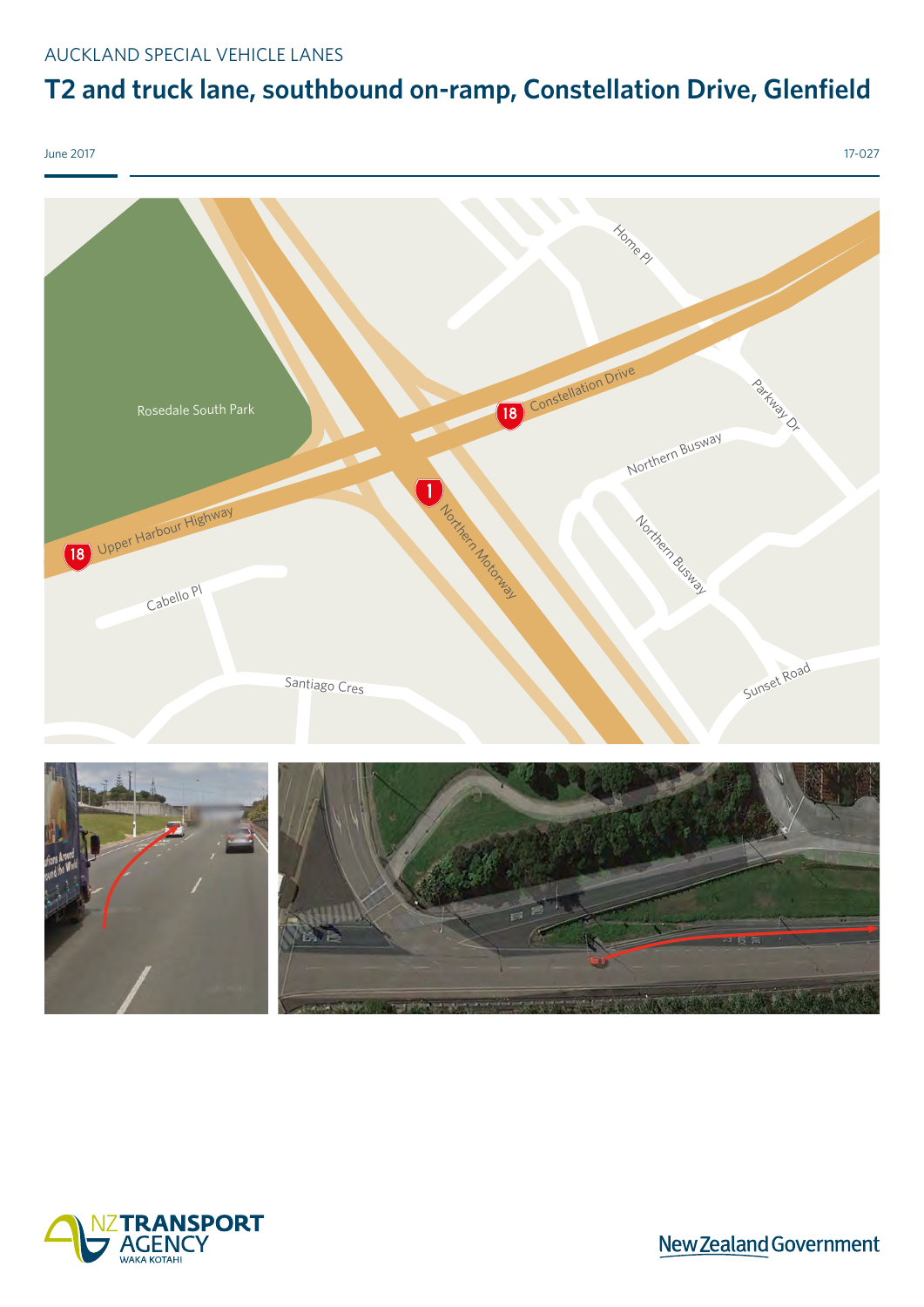## **T2 and truck lane, northbound on-ramp, Hingaia Road, Papakura**



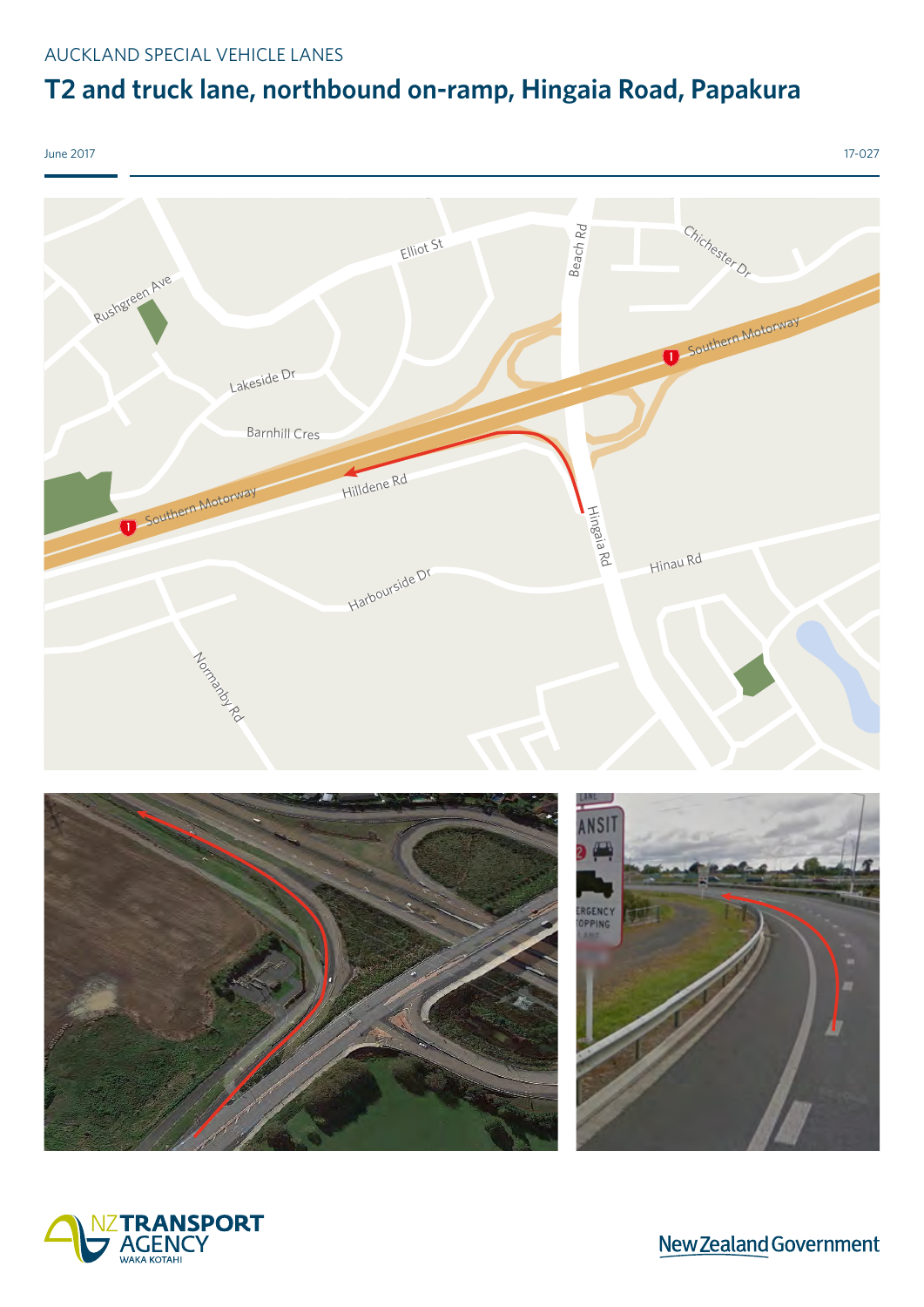## **T2 and truck lane, northbound on-ramp, Orpheus Drive, Onehunga**



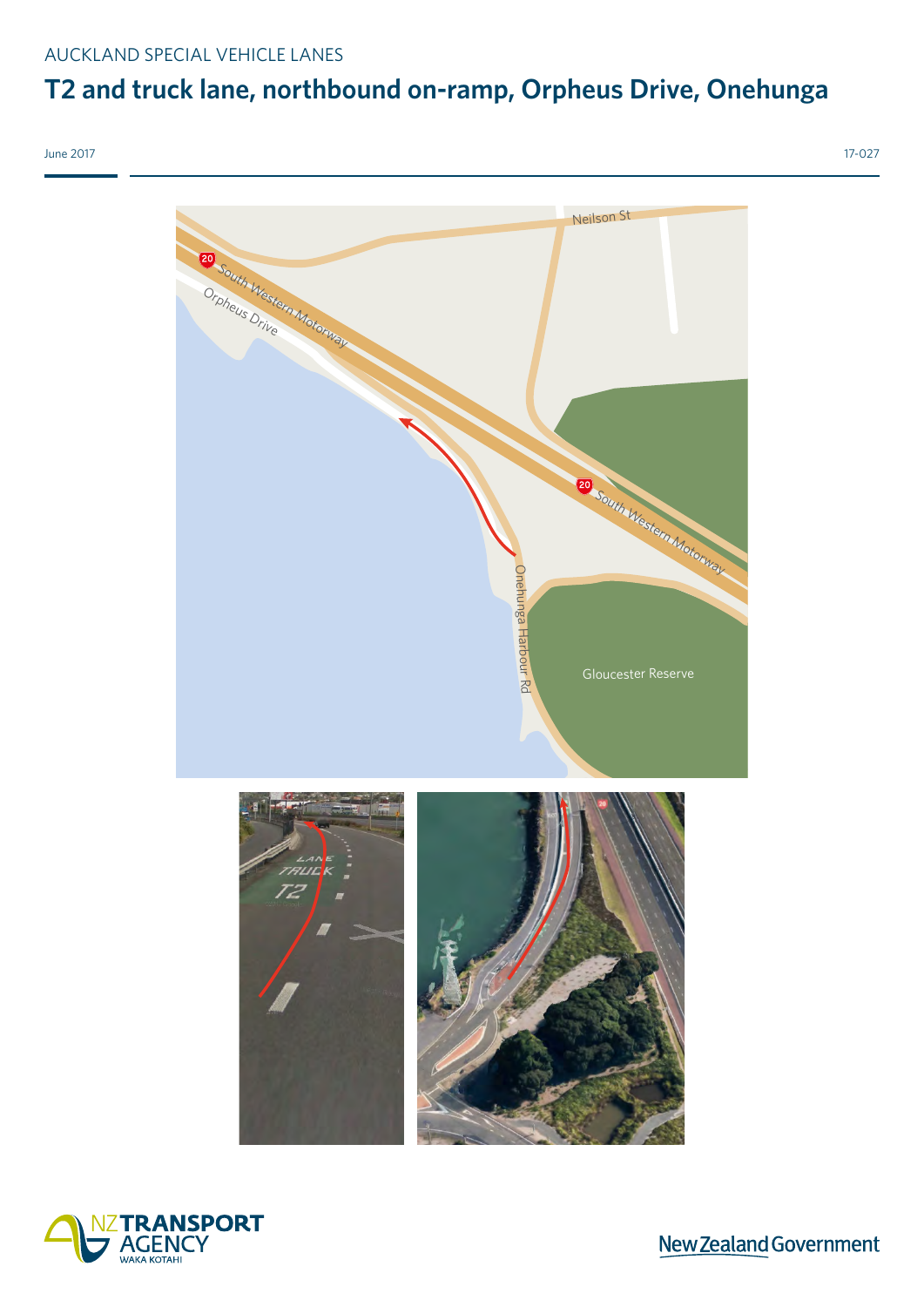### **T2 and truck lane, Great North Road interchange, ramp 6, eastbound loop on-ramp, 60m north of ramp 4 structure**



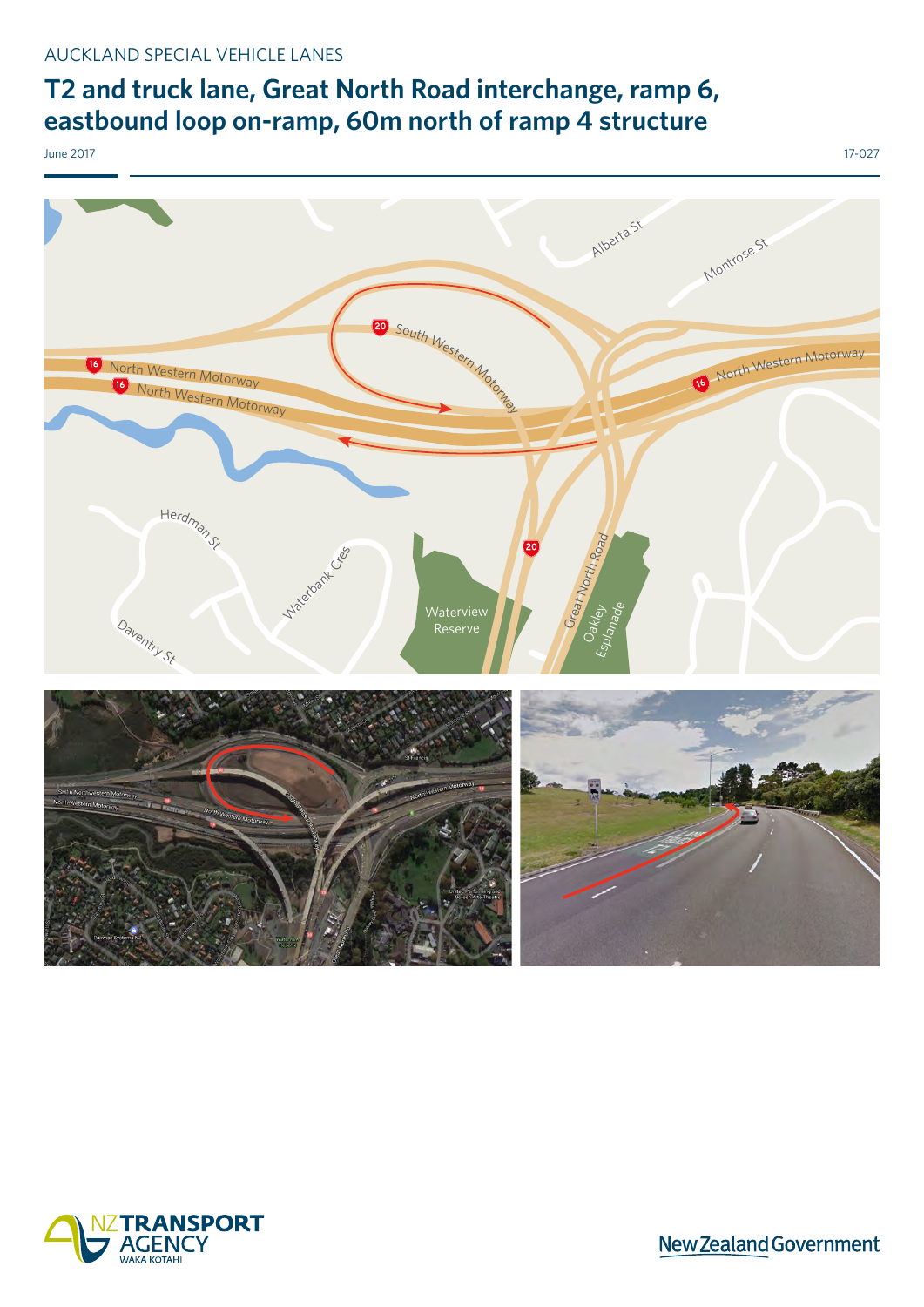### **T2 and truck lane, Great North Road interchange, ramp 5, westbound on-ramp, 20m east of ramp 4 structure**



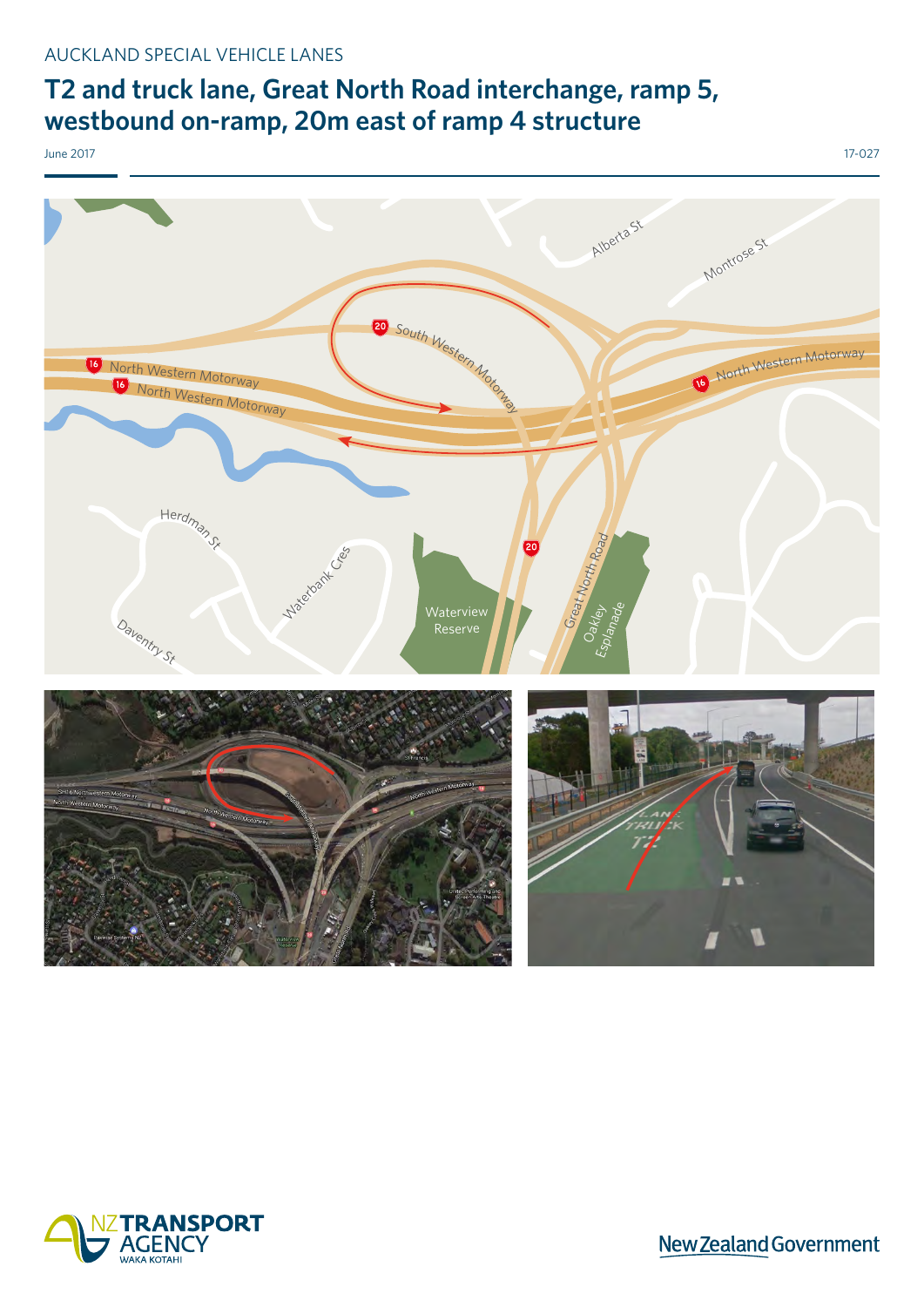## **T2 and truck lane, adjacent to the on-ramp northbound from SEART to Southeastern Highway, Mt Wellington, Sylvia Park**



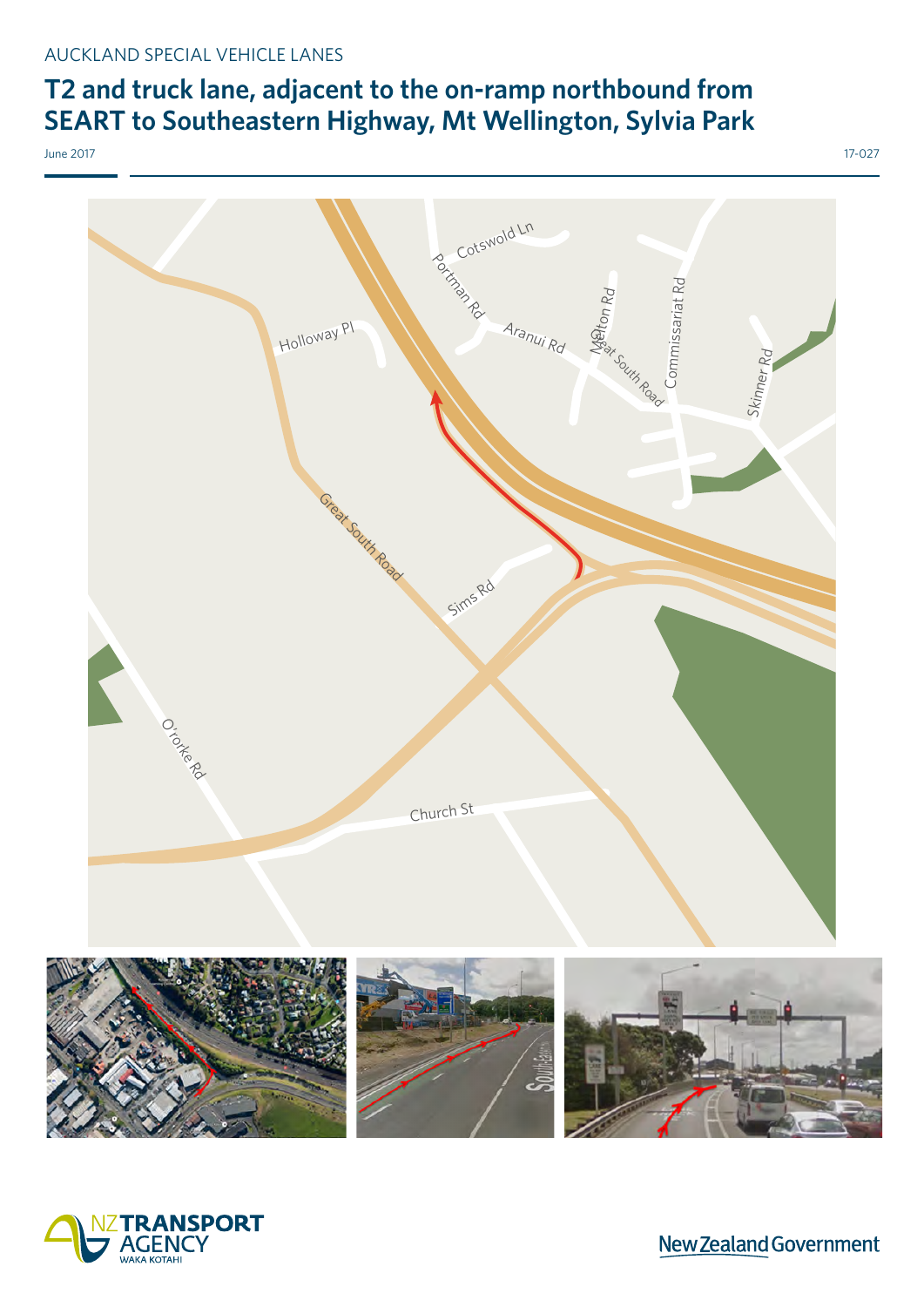### **T2 and truck lane, adjacent the on-ramp northbound from Mt Wellington interchange to Southern Motorway, Mt Wellington**

June 2017 17-027

Aranui Rd Aranui Rd Whitford Ave Longford St Hamlin Rd Ruawai Rd Price Cres Rayma Pl Clemow Dr Southern Motorway Southern Motorway Hamlins Hill South Eastern Highway Mount Wellington Highway South Eastern Highway



**New Zealand Government**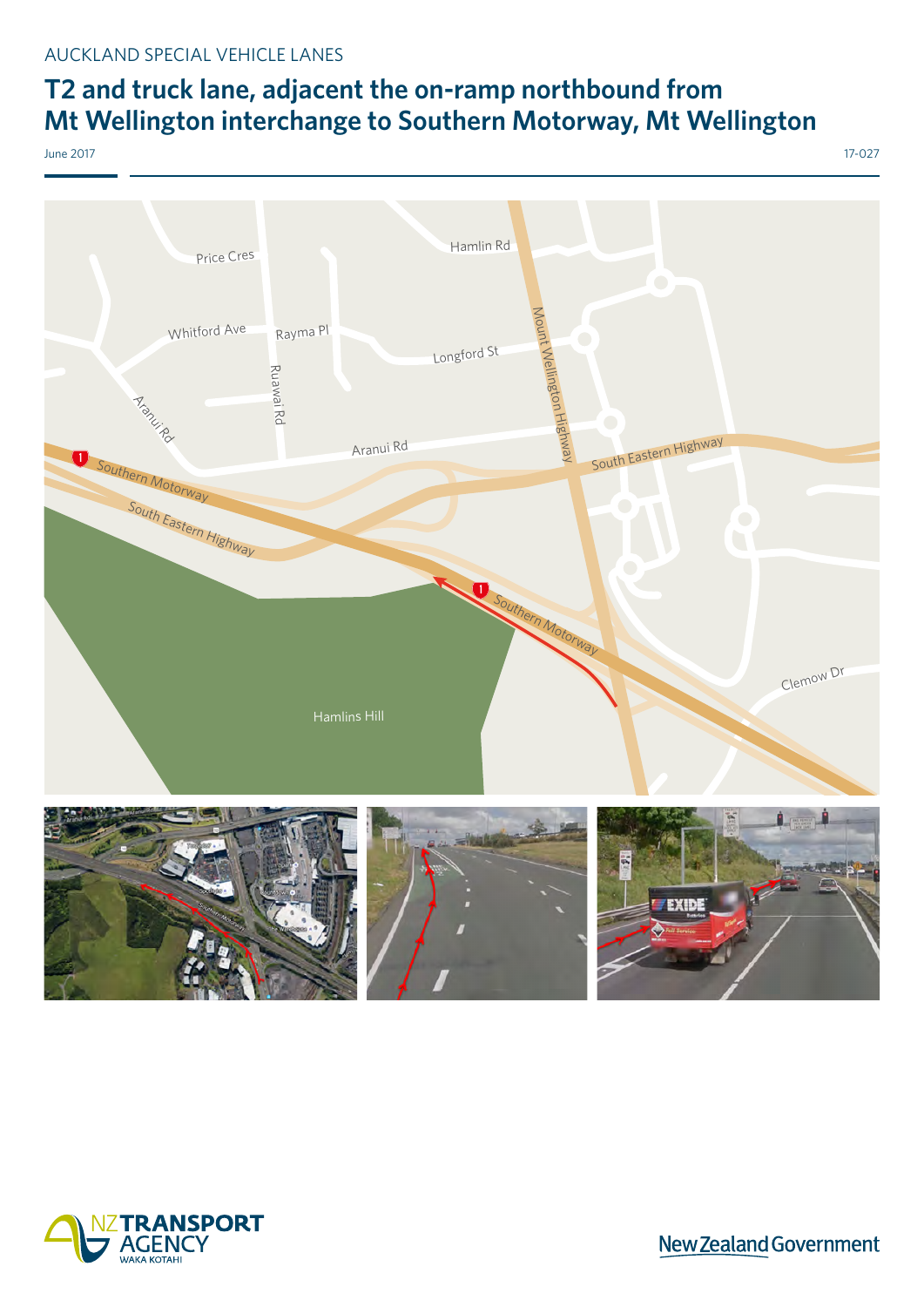### **T2 lane, adjacent to the on-ramp northbound from Rimu Road to Southwestern Motorway, Mangere**